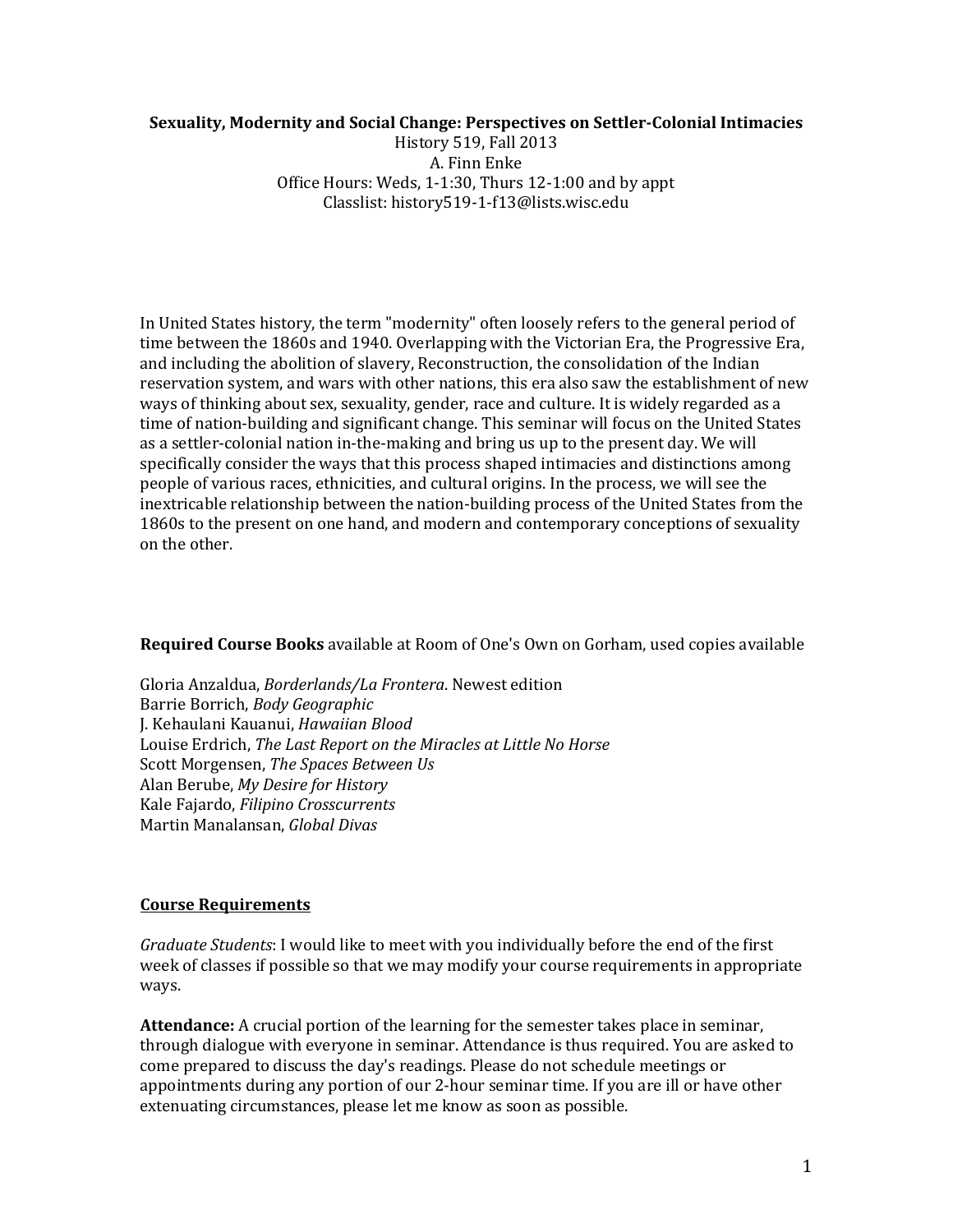**Participation, 20%:** The most important aspect of this seminar is discovering and articulating your own insights from your reading and stay in open dialogue with others to collaboratively and collectively build greater insight. Everyone's perspectives are essential to this endeavor; you are encouraged not only to share your questions, but also to be aware of the overall discussion dynamic: is it well-balanced? do you and others feel comfortable enough to speak, even if you know that it might be stressful? If not, what can you do to facilitate a more open-minded and respectful process of sharing and listening?

With this in mind, consider yourselves to be co-caretakers of seminar dynamics: work to actively ensure that everyone is invited and welcome to share their perspectives, model an attitude of respect for all persons, facilitate communication if differences of perspective become stressful, and encourage engagement or break the ice if people in seminar are reluctant to speak. It is everyone's responsibility to help each other be good caretakers; this is at the heart of your participation grade.

**Oral Response, Weekly, 20%:** each week, you will deliver an oral response to the readings for that day, based on a prompt that I will provide the week before. Your response may be delivered in any style you prefer: you may read from a paper, write and deliver a poem or spoken word piece, use visual material of your own design (not from the internet). However you do it, you should plan it and prepare it ahead of class. It may be a strict maximum of 4 minutes.

**Thesis Statements, seven total, 15%**: you will write a short one-paragraph statement of the book's topic, and a short one-paragraph statement of the book's thesis. We will work on these together; it is a skill that is not automatic for most people, but it can be learned and simply takes practice. Some tips: A topic is what the book is about; a thesis is the main point the author argues. Both should accurately reflect the book: they should be specific enough that you couldn't say the same thing about many other books but that would give an audience a fairly clear picture of the particularity of the books' time, place, actors or institutions involved, historical situation, and author's central issue or contribution. You will submit a typed thesis statement on the **first day we discuss each book**. The assignment will be modified for Anzaldua, Borrich, and Berube; you are not required to submit a thesis statement for Erdrich.

**Written Response, eight total, 30%**: you will write a 2 page response to each book. Your response should substantively engage some aspect of the book that you find particularly compelling. Your paper should begin with a question that you frame around the aspect of interest to you, and then use the rest of the paper to flesh out the question and ways you might address the question based on what is contained in the book itself. You may use whatever style or medium of written delivery works the best for what you want to say. If you prefer a format other than written, let me know.

**Final Paper, 15%**: You may write this paper on anything that is or should be in this course. It is due no later than Dec 19, but you may hand it in any time during the semester. If you prefer a non-written medium, let me know. Undergrads and grads will have different guidelines for paper.